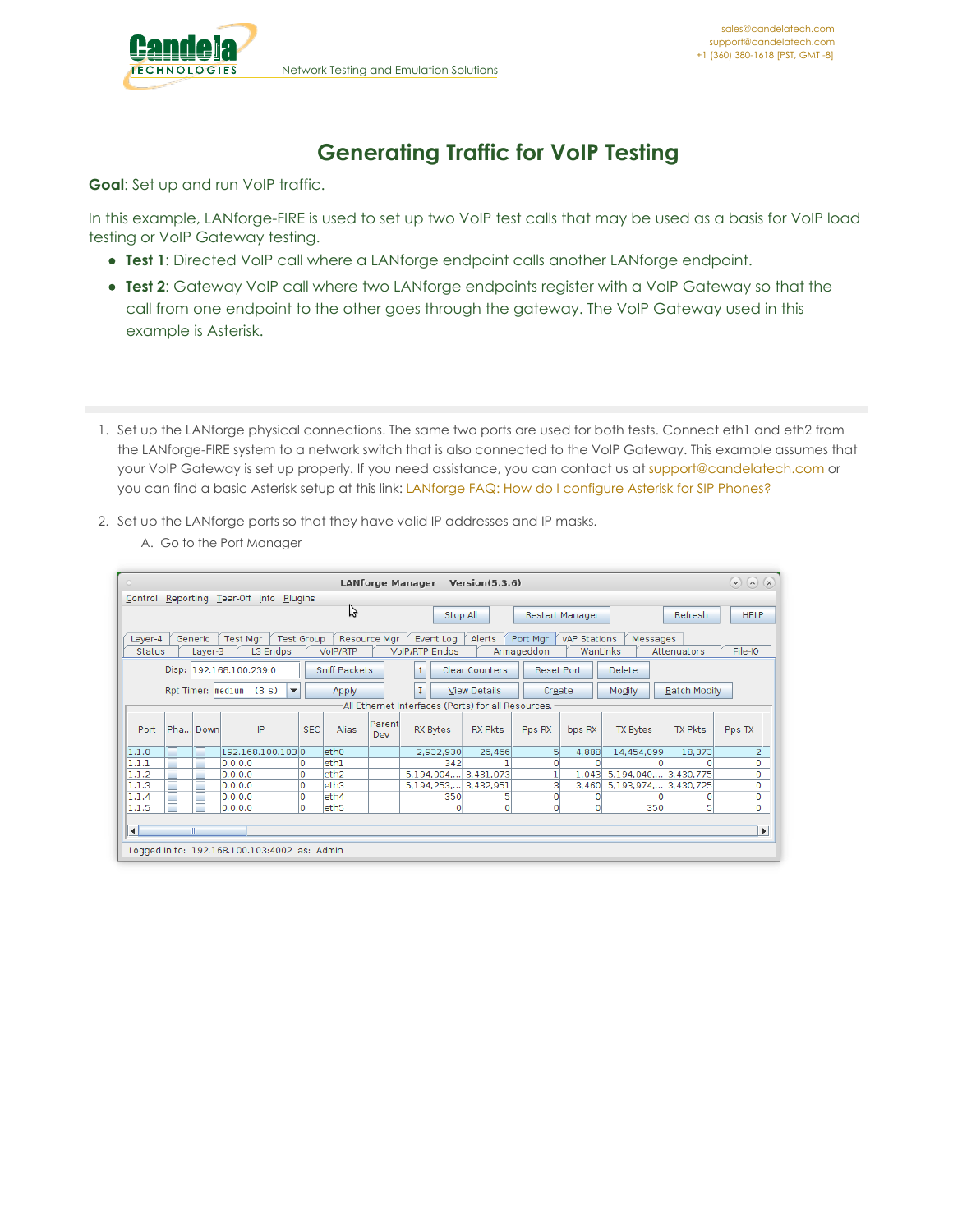B. Modify eth2 and eth3 to set a valid network IP address and mask

| $\circ$           |                     |                                              | eth2 (jw2) Configure Settings |              |                          |                                                                                                         | $(\vee)$ $(\wedge)$ $(\times)$ |
|-------------------|---------------------|----------------------------------------------|-------------------------------|--------------|--------------------------|---------------------------------------------------------------------------------------------------------|--------------------------------|
|                   | Current:            | LINK-UP 1000bt-FD AUTO-NEGOTIATE TSO GSO GRO | Port Status Information       |              |                          | ピ                                                                                                       |                                |
|                   |                     |                                              |                               |              |                          | Driver Info: Port Type: Ethernet Driver: igb(5.4.0-k) Bus: 0000:0a:00.0 Cur: 2.5GT/s x1 Max: 2.5GT/s x1 |                                |
|                   |                     |                                              | Port Configurables            |              |                          |                                                                                                         |                                |
| Enable-           |                     |                                              | General Interface Settings    |              |                          | Port Rates-                                                                                             | -Advert Rates-                 |
| Set IF Down       |                     |                                              |                               |              |                          | $O$ 10bt-HD                                                                                             | $\nu$ 10bt-HD                  |
| Set MAC           | $\Box$ Down         | Aux-Mat                                      |                               |              |                          | $\bigcirc$ 10bt-FD<br>$\bigcap$ 100bt-HD                                                                | $\nu$ 10bt-FD                  |
| Set TX Q Len      | $DHCP-IPv6$         | DHCP Release                                 | DHCP Vendor ID:               | <b>None</b>  | $\blacktriangledown$     | $\bigcirc$ 100bt-FD<br>○ 1000-FD                                                                        | $V100bt-HD$                    |
| Set MTU           | $V$ DHCP-IPv4       | Secondary-IPs                                | DHCP Client ID:               | None         | $\overline{\phantom{a}}$ | $\bigcirc$ 10G-FD<br>○ 40G-FD                                                                           | $\nu$ 100bt-FD                 |
| □ Set Offload     | <b>DNS Servers:</b> | <b>BLANK</b>                                 | Peer IP:                      | <b>NA</b>    |                          | C Autonegotiate                                                                                         | $V1000-FD$                     |
| Set Rate Info     | IP Address:         | 0.0.0.0                                      | Global IPv6:                  | <b>AUTO</b>  |                          |                                                                                                         | $106-FD$                       |
| Set PROMISC       | IP Mask:            | 0.0.0.0                                      | Link IPv6:                    | AUTO         |                          | $\Box$ Renegotiate                                                                                      | $\Box$ 40G-FD                  |
| Set Rx-All/FCS    | Gateway IP:         | 0.0.0.0                                      | IPv6 GW:                      | <b>AUTO</b>  |                          | $\Box$ Restart Xcvr                                                                                     | P Flow-Control                 |
| $\Box$ Set Bypass | Alias:              |                                              | MTU:                          | 1500         |                          | PROMISC                                                                                                 | Offload-                       |
| Set Bridge Info   | MAC Addr:           | 00:30:18:cc:5b:d2                            | TX Q Len                      | 1000         |                          | $\Box$ RX-ALL                                                                                           | <b>☑ TSO Enabled</b>           |
| Set CPU Mask      | Br Cost:            | lgnore<br>$\overline{\phantom{a}}$           | Priority:                     | Ignore       | $\overline{\phantom{a}}$ | $\Box$ RX-FCS                                                                                           | □ UFO Enabled                  |
| $-$ Services $-$  |                     | (8s)<br>Imedium<br>$\overline{\mathbf{v}}$   | Watchdog:                     |              | $\overline{\phantom{a}}$ | Bypass NOW!                                                                                             | <b>☑</b> GSO Enabled           |
| $\Box$ HTTP       | Rpt Timer:          |                                              |                               |              |                          | Bypass Power-UP                                                                                         | □LRO Enabled                   |
| $\Box$ FTP        | CPU Mask:           | NO-SET<br>$\overline{\phantom{a}}$           | WiFi Bridge:                  | <b>NONE</b>  | $\overline{\phantom{a}}$ | Bypass Power-DOWN                                                                                       | <b>Ø</b> GRO Enabled           |
| $\Box$ RADIUS     |                     |                                              |                               |              |                          | □ Bypass Disconnect                                                                                     |                                |
|                   |                     |                                              |                               |              |                          |                                                                                                         |                                |
|                   | <b>Print</b>        | <b>View Details</b>                          | Probe<br>Sync                 | <b>Apply</b> |                          | OK<br>Cancel                                                                                            |                                |
|                   |                     |                                              |                               |              |                          |                                                                                                         |                                |

- A. If your network has DHCP service, you can select the 'DHCP-IPv4' checkbox so that each port is a DHCP client and will acquire its IP address from your DHCP server
- C. Verify the port configuration

| $\circ$        |                                                                                                                                                         |         |                                 |                                              |         |                   |              | <b>LANforge Manager</b> | Version(5.3.6)        |                   |                     |                      |                | $(9)$ (a) $(8)$           |
|----------------|---------------------------------------------------------------------------------------------------------------------------------------------------------|---------|---------------------------------|----------------------------------------------|---------|-------------------|--------------|-------------------------|-----------------------|-------------------|---------------------|----------------------|----------------|---------------------------|
|                |                                                                                                                                                         |         | Control Reporting Tear-Off Info |                                              | Plugins |                   |              |                         |                       |                   |                     |                      |                |                           |
|                |                                                                                                                                                         |         |                                 |                                              |         | グ                 |              | Stop All                |                       |                   | Restart Manager     |                      | <b>Refresh</b> | <b>HELP</b>               |
| Layer-4        |                                                                                                                                                         | Generic | Test Mgr                        | Test Group                                   |         |                   | Resource Mgr | Event Log               | Alerts                | Port Mgr          | vAP Stations        | Messages             |                |                           |
| <b>Status</b>  |                                                                                                                                                         | Layer-3 |                                 | L3 Endps                                     |         | VoIP/RTP          |              | <b>VolP/RTP Endps</b>   |                       | Armageddon        | WanLinks            |                      | Attenuators    | File-IO                   |
|                |                                                                                                                                                         |         | Disp: 192.168.100.239:0         |                                              |         | Sniff Packets     |              | 1                       | <b>Clear Counters</b> | <b>Reset Port</b> |                     | <b>Delete</b>        |                |                           |
|                | <b>Batch Modify</b><br>τ<br>Modify<br>Rpt Timer:   medium (8 s)<br><b>View Details</b><br>$\overline{\phantom{a}}$<br>Apply<br>Create                   |         |                                 |                                              |         |                   |              |                         |                       |                   |                     |                      |                |                           |
|                | -All Ethernet Interfaces (Ports) for all Resources.                                                                                                     |         |                                 |                                              |         |                   |              |                         |                       |                   |                     |                      |                |                           |
| Port           | Parent<br>Pha Down<br>IP<br><b>SEC</b><br><b>Alias</b><br>RX Bytes<br><b>RX Pkts</b><br><b>TX Bytes</b><br>TX Pkts<br>Pps RX<br>Pps TX<br>bps RX<br>Dev |         |                                 |                                              |         |                   |              |                         |                       |                   |                     |                      |                |                           |
| 1.1.0          | Г                                                                                                                                                       |         |                                 | 192.168.100.1030                             |         | eth <sub>0</sub>  |              | 5,450,880               | 47,447                | 6                 | 6,123               | 33,188,217           | 36,914         | 4                         |
| 1.1.1          |                                                                                                                                                         |         | 0.0.0.0                         |                                              |         | eth1              |              | 342                     |                       | O                 | O                   | 70                   |                | $\overline{0}$            |
| 1.1.2          |                                                                                                                                                         |         |                                 | 192.168.100.1150                             |         | leth <sub>2</sub> |              | 5,195,388,              | 3,440,390             |                   | 1,315               | 5,195,028, 3,435,401 |                | $\mathsf{o}$              |
| 1.1.3          |                                                                                                                                                         |         |                                 | 192.168.100.1170                             |         | leth3             |              | 5,196,208, 3,447,955    |                       | 3                 | 2.521               | 5,194,961, 3,435,347 |                | $\overline{\mathbf{0}}$   |
| 1.1.4<br>1.1.5 |                                                                                                                                                         |         | 0.0.0.0                         |                                              | 0<br>lo | leth4             |              | 420                     | 6                     | $\circ$           | $\circ$<br>$\Omega$ |                      |                | $\circ$<br>$\overline{0}$ |
|                | 420<br>leth <sub>5</sub><br>$\overline{0}$<br>$\circ$<br> 0,0,0,0 <br>$\overline{0}$<br>6                                                               |         |                                 |                                              |         |                   |              |                         |                       |                   |                     |                      |                |                           |
| $\vert \vert$  | $\blacktriangleright$                                                                                                                                   |         |                                 |                                              |         |                   |              |                         |                       |                   |                     |                      |                |                           |
|                |                                                                                                                                                         |         |                                 |                                              |         |                   |              |                         |                       |                   |                     |                      |                |                           |
|                |                                                                                                                                                         |         |                                 | Logged in to: 192.168.100.103:4002 as: Admin |         |                   |              |                         |                       |                   |                     |                      |                |                           |

For more information see LANforge User's Guide: Ports [\(Interfaces\)](http://www.candelatech.com/lfgui_ug.php#port)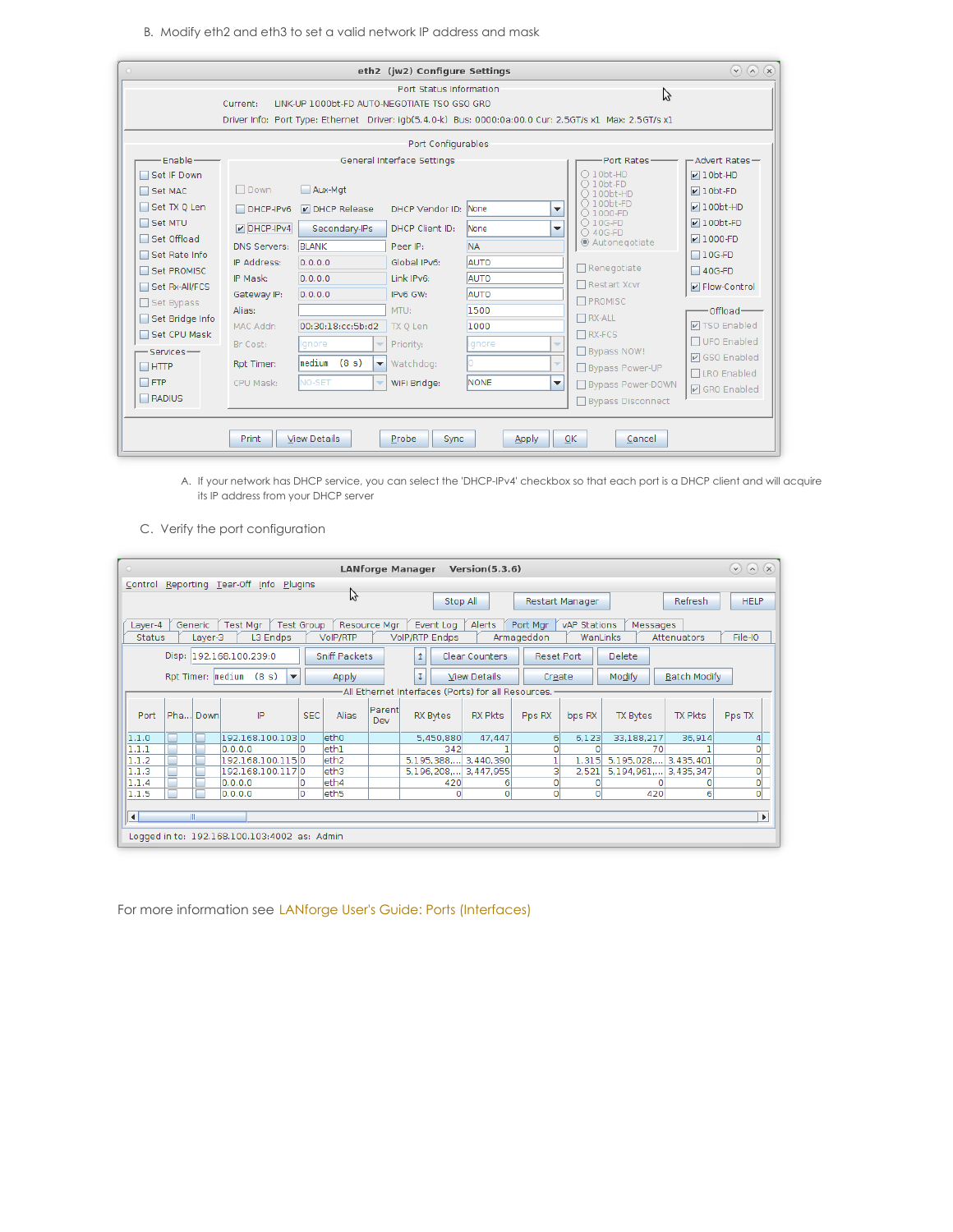### 3. Set up Test 1, a Directed VoIP call.

## A. Go to the **VoIP/RTP** tab

| $\circ$<br><b>LANforge Manager</b><br>Version(5.3.6)                                                                                                                                                                                                            | $\odot$ $\odot$<br>$\mathbf{x}$ |
|-----------------------------------------------------------------------------------------------------------------------------------------------------------------------------------------------------------------------------------------------------------------|---------------------------------|
| Control Reporting Tear-Off Info Plugins                                                                                                                                                                                                                         |                                 |
| ら<br><b>Refresh</b><br>Stop All<br>Restart Manager                                                                                                                                                                                                              | <b>HELP</b>                     |
| Test Mgr<br><b>Test Group</b><br>Resource Mgr<br>Generic<br>Alerts<br>Port Mgr<br>vAP Stations<br>Layer-4<br>Event Log<br>Messages<br><b>VolP/RTP Endps</b><br>WanLinks<br><b>Status</b><br>L3 Endps<br><b>VoIP/RTP</b><br>Attenuators<br>Layer-3<br>Armageddon | File-IO                         |
|                                                                                                                                                                                                                                                                 |                                 |
| Select All<br>Start<br>Stop<br>Clear<br>Quiesce<br>(1 s)<br>Rpt Timer: fast<br>Test Manager all<br>$\blacktriangledown$ Go<br>$\blacktriangledown$                                                                                                              |                                 |
| Modify<br>Delete<br>Create<br>$\blacktriangledown$ Go<br>$ 0 - 500$<br><b>Display</b><br>View                                                                                                                                                                   |                                 |
| Cross Connects for Selected Test Manager-                                                                                                                                                                                                                       |                                 |
| Rx Drop % A Rx Drop % B Delay A $\rightarrow$ B Delay A $\leftarrow$ B ii<br>$Pkt Tx A \rightarrow B$ Pkt $Tx A \leftarrow B$<br>Bps Rx B<br>Bps Rx A<br>State<br>Name<br>Type                                                                                  |                                 |
|                                                                                                                                                                                                                                                                 |                                 |
|                                                                                                                                                                                                                                                                 |                                 |
|                                                                                                                                                                                                                                                                 |                                 |
| $\left  \cdot \right $<br>Ш                                                                                                                                                                                                                                     | $\blacktriangleright$           |
| Logged in to: 192.168.100.103:4002 as: Admin                                                                                                                                                                                                                    |                                 |

B. Click the **Create** button:

|                      | $\odot$<br>$\left( \mathbf{v}\right)$<br><b>Create/Modify Cross Connect</b><br>(x)<br>Cross Connect Information        |                                                     |                                           |  |                                                                                                                                               |    |                          |                          |  |                          |                     |                           |             |            |  |                          |                                |        |                       |  |
|----------------------|------------------------------------------------------------------------------------------------------------------------|-----------------------------------------------------|-------------------------------------------|--|-----------------------------------------------------------------------------------------------------------------------------------------------|----|--------------------------|--------------------------|--|--------------------------|---------------------|---------------------------|-------------|------------|--|--------------------------|--------------------------------|--------|-----------------------|--|
|                      |                                                                                                                        |                                                     |                                           |  |                                                                                                                                               |    |                          |                          |  |                          |                     |                           |             |            |  |                          |                                |        |                       |  |
| ド                    | CX Name:                                                                                                               | test-1                                              |                                           |  | Rpt Timer: fast                                                                                                                               |    | (1 s)                    | $\blacktriangledown$     |  |                          | <b>Test Manager</b> |                           |             | default tm |  |                          | $\blacktriangleright$ CX Type: |        | Voice - SIP           |  |
|                      | Multi-Call                                                                                                             |                                                     | <b>O</b> Directed                         |  | Min Call Duration (s) File                                                                                                                    |    |                          | $\blacktriangledown$     |  |                          | Max Ring Time (s):  |                           | 20          |            |  |                          | $\blacktriangleright$ Codec:   | G.711u |                       |  |
|                      | ○ Continuous Call ○ Use Gateway                                                                                        |                                                     |                                           |  | Max Call Duration (s) File                                                                                                                    |    |                          | $\overline{\phantom{a}}$ |  |                          |                     | Min Inter-Call Gap (s): 3 |             |            |  |                          | ▼ Start Delay: 3               |        |                       |  |
|                      |                                                                                                                        |                                                     | Don't Send RTP Number Of Calls            |  |                                                                                                                                               |    | INFINITE                 | $\blacktriangledown$     |  |                          |                     | Max Inter-Call Gap (s): 3 |             |            |  |                          | ▼ Ouiesce:                     |        | 45 (45 sec)           |  |
|                      |                                                                                                                        |                                                     |                                           |  |                                                                                                                                               |    |                          |                          |  |                          |                     |                           |             |            |  |                          |                                |        |                       |  |
|                      |                                                                                                                        |                                                     |                                           |  |                                                                                                                                               |    | TX Endpoint (endpoint A) |                          |  |                          |                     |                           |             |            |  |                          |                                |        |                       |  |
| Endp Name:           | test-1-A                                                                                                               |                                                     | □ UnManaged                               |  | $\nu$ Bind SIP                                                                                                                                |    | <b>UDP Port</b>          |                          |  |                          |                     | <b>AUTO</b>               |             |            |  |                          | <b>Tx File</b>                 |        | media/fema            |  |
| Shelf:               | ı.                                                                                                                     | ▼                                                   | Don't Answer                              |  | $V$ Record                                                                                                                                    |    | SIP Port                 |                          |  |                          |                     | 5060                      |             |            |  |                          | Destination:                   |        | <b>AUTO</b>           |  |
| Resource:            | 1 (jw2)<br>2 (eth2)                                                                                                    | $\overline{\mathbf{v}}$<br>$\overline{\phantom{0}}$ | Enable PESO<br>$\Box$ Rcv Call<br>IP ToS: |  |                                                                                                                                               |    | Best Effort<br>(0)       |                          |  | $\overline{\phantom{a}}$ | Speaker             |                           | /dev/audio  |            |  |                          |                                |        |                       |  |
| Port:                | lo.<br>Call Gateway: AUTO<br><b>AUTO</b><br>IP Addr:<br>$\Box$ No Tunneling<br>Play to speaker Socket Priority:<br>▼   |                                                     |                                           |  |                                                                                                                                               |    |                          |                          |  |                          |                     |                           |             |            |  |                          |                                |        |                       |  |
| Phone #              | <b>AUTO</b>                                                                                                            |                                                     | □ No Fast Start                           |  | $\Box$ VAD                                                                                                                                    |    |                          |                          |  |                          |                     | 250                       |             |            |  |                          | <b>Record File</b>             |        | <b>AUTO</b>           |  |
| Display Name:        | <b>AUTO</b>                                                                                                            |                                                     |                                           |  |                                                                                                                                               |    |                          | VAD Delay(ms)            |  |                          |                     |                           |             |            |  |                          |                                |        |                       |  |
|                      | 127.0.0.1:<br>3000<br>Single Codec<br>Override SDP<br>PESO Server:<br>VAD Force Send<br><b>AUTO</b><br>Auth User Name: |                                                     |                                           |  |                                                                                                                                               |    |                          |                          |  |                          |                     |                           |             |            |  |                          |                                |        |                       |  |
| Reg Expire:          | 300                                                                                                                    | ▼                                                   |                                           |  |                                                                                                                                               |    |                          | litter Buffer:           |  |                          |                     | l8                        |             |            |  |                          | Ouiesce:                       |        | 45 (45 sec            |  |
|                      |                                                                                                                        |                                                     |                                           |  |                                                                                                                                               |    | RX Endpoint (endpoint B) |                          |  |                          |                     |                           |             |            |  |                          |                                |        |                       |  |
| Endp Name:           | $test-1-B$                                                                                                             |                                                     |                                           |  |                                                                                                                                               |    |                          |                          |  |                          |                     |                           |             |            |  |                          |                                |        |                       |  |
| Shelf:               | ı.                                                                                                                     | $\overline{\phantom{a}}$                            | UnManaged                                 |  | $\n  P\n  Bind SIP$                                                                                                                           |    | <b>UDP Port</b>          |                          |  |                          |                     | <b>AUTO</b>               |             |            |  |                          | <b>Tx File</b>                 |        | media/fema            |  |
| Resource:            | 1(jw2)                                                                                                                 | $\overline{\mathbf{v}}$                             | Don't Answer                              |  | $\n  P\n  P\n  P\n  P\n  P\n  P\n  P\n  P\n  P\n  P\n  P\n  P\n  P\n  P\n  P\n  P\n  P\n  P\n  P\n  P\n  P\n  P\n  P\n  P\n  P\n  P\n  P\n  $ |    | SIP Port                 |                          |  |                          |                     | 5060                      |             |            |  |                          | Destination:                   |        | <b>AUTO</b>           |  |
| Port:                | 3 (eth3)                                                                                                               | $\overline{\phantom{0}}$                            | $\triangleright$ Rcv Call                 |  | Enable PESO                                                                                                                                   |    | IP ToS:                  |                          |  |                          |                     |                           | Best Effort | (0)        |  | $\overline{\phantom{a}}$ | Speaker                        |        | /dev/audio            |  |
| IP Addr:             | <b>AUTO</b>                                                                                                            | $\overline{\phantom{a}}$                            | □ No Tunneling                            |  | Play to speaker Socket Priority:                                                                                                              |    |                          |                          |  |                          |                     | I٥                        |             |            |  |                          | Call Gateway: AUTO             |        |                       |  |
| Phone #              | <b>AUTO</b>                                                                                                            |                                                     | □ No Fast Start                           |  | $\Box$ VAD                                                                                                                                    |    |                          | VAD Delay(ms)            |  |                          |                     | 250                       |             |            |  |                          | <b>Record File</b>             |        | <b>AUTO</b>           |  |
| Display Name:        | <b>AUTO</b>                                                                                                            |                                                     | Single Codec                              |  | Override SDP                                                                                                                                  |    |                          | VAD Force Send           |  |                          |                     | 3000                      |             |            |  |                          | PESO Server: 127.0.0.1:        |        |                       |  |
| Auth User Name: AUTO |                                                                                                                        |                                                     |                                           |  |                                                                                                                                               |    |                          | litter Buffer:           |  |                          |                     | 8                         |             |            |  |                          | Quiesce:                       |        | 45 (45 sec            |  |
| Reg Expire:          | 300                                                                                                                    | $\overline{\phantom{a}}$                            |                                           |  |                                                                                                                                               |    |                          |                          |  |                          |                     |                           |             |            |  |                          |                                |        |                       |  |
| $\blacktriangleleft$ |                                                                                                                        |                                                     |                                           |  |                                                                                                                                               | M. |                          |                          |  |                          |                     |                           |             |            |  |                          |                                |        | $\blacktriangleright$ |  |

- A. Enter test-1 in the **CX Name** field
- B. Select the **Multi-Call** and **Directed** buttons
- C. Endpoint A is on port eth2 in this example. If you have a PESQ licensed server available, you can select Record and Enable PESQ.
- D. Endpoint B is on port eth3. If you are using PESQ, be sure to enter a Record File and the IP address and port of your PESQ licensed server. Be sure to select the **Rcv Call** checkbox for this endpoint to receive the call.
- E. Click **OK** to create the VoIP Directed call
- C. Verify that the test call is created

For more information see LANforge User's Guide: VoIP Call [Generator](http://www.candelatech.com/lfgui_ug.php#vcx)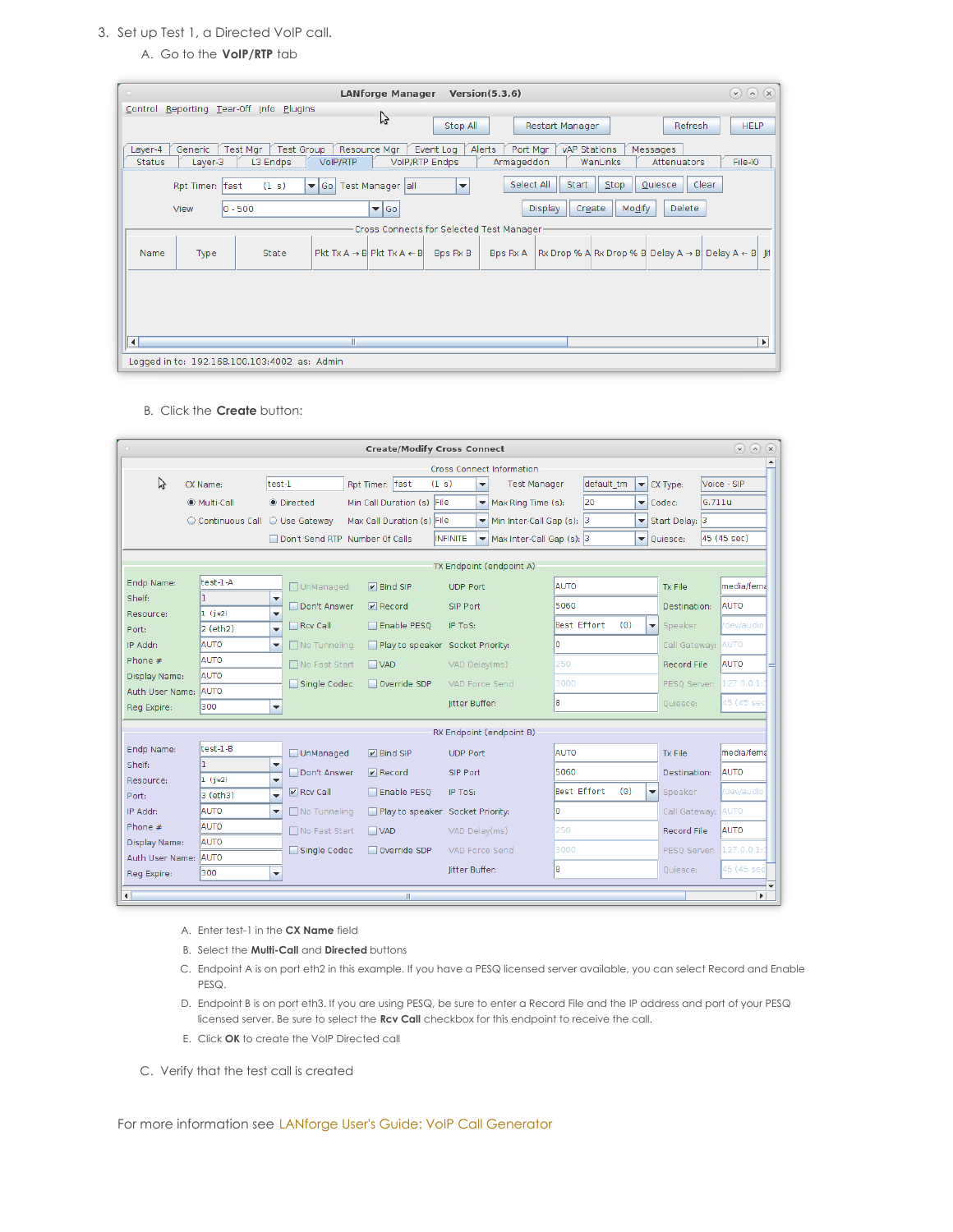## 4. Set up Test 2, a Gateway VoIP call.

A. Go to the VoIP/RTP tab

| $\circ$                  | $\circledcirc$<br>(x)<br><b>LANforge Manager</b><br>Version(5.3.6)<br>Reporting Tear-Off Info |                                              |                                                  |                         |                                    |                                  |                 |                  |                         |                                                                                             |  |  |  |
|--------------------------|-----------------------------------------------------------------------------------------------|----------------------------------------------|--------------------------------------------------|-------------------------|------------------------------------|----------------------------------|-----------------|------------------|-------------------------|---------------------------------------------------------------------------------------------|--|--|--|
| Control                  |                                                                                               | Plugins                                      |                                                  |                         |                                    |                                  |                 |                  |                         |                                                                                             |  |  |  |
|                          |                                                                                               |                                              |                                                  | Ų                       | Stop All                           |                                  | Restart Manager |                  | <b>Refresh</b>          | <b>HELP</b>                                                                                 |  |  |  |
| Layer-4<br><b>Status</b> | Generic<br>Layer-3                                                                            | Test Group<br>Test Mgr<br>L3 Endps           | Resource Mar<br>VoIP/RTP                         |                         | Event Log<br><b>VolP/RTP Endps</b> | Alerts<br>Port Mar<br>Armageddon | vAP Stations    | WanLinks         | Messages<br>Attenuators | File-IO                                                                                     |  |  |  |
|                          | Rpt Timer: fast                                                                               | (1 s)                                        | ▼ Go   Test Manager   all                        |                         | $\overline{\phantom{a}}$           | Select All                       | Start           | Stop             | Quiesce                 | Clear                                                                                       |  |  |  |
|                          | View                                                                                          | $ 0 - 500 $                                  |                                                  | $\blacktriangledown$ Go |                                    |                                  | <b>Display</b>  | Create<br>Modify | <b>Delete</b>           |                                                                                             |  |  |  |
|                          | Cross Connects for Selected Test Manager-                                                     |                                              |                                                  |                         |                                    |                                  |                 |                  |                         |                                                                                             |  |  |  |
| Name                     | Type                                                                                          | State                                        | $Pkt Tx A \rightarrow B  Pkt Tx A \leftarrow B $ |                         | Bps Rx B                           | Bps Rx A                         |                 |                  |                         | $ Rx \text{ Drop } \%$ A Rx Drop % B Delay A $\rightarrow$ B Delay A $\leftarrow$ B<br>-lit |  |  |  |
| test-1                   | SIP/G.711u                                                                                    | Stopped                                      | $\circ$                                          | $\overline{0}$          | $\circ$                            | $\overline{0}$                   | $\circ$         | $\circ$          | $\circ$                 | $\circ$                                                                                     |  |  |  |
|                          |                                                                                               |                                              |                                                  |                         |                                    |                                  |                 |                  |                         |                                                                                             |  |  |  |
| $\left  \cdot \right $   |                                                                                               |                                              |                                                  |                         |                                    |                                  |                 |                  |                         | $\mathbf{F}$                                                                                |  |  |  |
|                          |                                                                                               | Logged in to: 192.168.100.103:4002 as: Admin |                                                  |                         |                                    |                                  |                 |                  |                         |                                                                                             |  |  |  |

B. Click the Create button:

| $\triangle$          | $\Box$ e $\kappa$<br><b>Create/Modify Cross Connect</b> |                                                                  |                                  |                                                                      |                                                                                 |                              |                                             |  |  |  |  |  |  |
|----------------------|---------------------------------------------------------|------------------------------------------------------------------|----------------------------------|----------------------------------------------------------------------|---------------------------------------------------------------------------------|------------------------------|---------------------------------------------|--|--|--|--|--|--|
|                      |                                                         |                                                                  |                                  | <b>Cross Connect Information</b>                                     |                                                                                 |                              |                                             |  |  |  |  |  |  |
|                      | <b>CX Name:</b>                                         | test-2                                                           | Rpt Timer: fast<br>(1 s)         | <b>Test Manager</b><br>$\overline{\phantom{a}}$                      | $\left \text{default} \cdot \text{tm}\right  \leq \left \text{CX Type:}\right $ |                              | Voice - SIP<br>$\blacktriangledown$         |  |  |  |  |  |  |
|                      | Multi-Call                                              | O Directed                                                       | Min Call Duration (s) File       | $\blacktriangleright$ Max Ring Time (s):                             | 20                                                                              | $\blacktriangleright$ Codec: | G.711u<br>$\overline{\phantom{0}}$          |  |  |  |  |  |  |
|                      | Continuous Call @ Use Gateway                           |                                                                  | Max Call Duration (s) File       | Min Inter-Call Gap (s): 3<br>$\checkmark$                            |                                                                                 | Start Delay: 3               | $\overline{\mathbf{v}}$                     |  |  |  |  |  |  |
|                      |                                                         | Don't Send RTP Number Of Calls                                   |                                  | <b>INFINITE</b><br>$\blacktriangledown$<br>Max Inter-Call Gap (s): 3 |                                                                                 | v Quiesce:                   | 45 (45 sec)<br>٠                            |  |  |  |  |  |  |
|                      |                                                         |                                                                  |                                  |                                                                      |                                                                                 |                              |                                             |  |  |  |  |  |  |
|                      |                                                         |                                                                  |                                  | <b>TX Endpoint (endpoint A)</b>                                      |                                                                                 |                              |                                             |  |  |  |  |  |  |
| <b>Endp Name:</b>    | test-2-A                                                | □ UnManaged                                                      | $\nabla$ Bind SIP                | <b>UDP Port</b>                                                      | <b>AUTO</b>                                                                     | <b>Tx File</b>               | media/female voice 8khz.wav                 |  |  |  |  |  |  |
| Shelf:               |                                                         | ٠<br>Don't Answer                                                | $\blacksquare$ Record            | <b>SIP Port</b>                                                      | 5060                                                                            | <b>Destination:</b>          | <b>AUTO</b>                                 |  |  |  |  |  |  |
| Resource:            | 1 (brent-6port)                                         | $\overline{\phantom{0}}$<br>Rcv Call<br>$\overline{\phantom{0}}$ | □ Enable PESQ                    | <b>IP ToS:</b>                                                       | Best Effort<br>(0)                                                              | ▼ Speaker                    | dev/audio                                   |  |  |  |  |  |  |
| Port:<br>IP Addr:    | 3 (eth2)<br><b>AUTO</b>                                 | $\Box$ No Tunneling<br>۰                                         | Play to speaker Socket Priority: |                                                                      | lo.                                                                             |                              | Call Gateway: pass2222@192.168.100.246:5060 |  |  |  |  |  |  |
| Phone #              | 2222                                                    |                                                                  |                                  |                                                                      |                                                                                 |                              |                                             |  |  |  |  |  |  |
| <b>Display Name:</b> | 2222                                                    | □ No Fast Start                                                  | $\Box$ VAD                       | VAD Delay(ms)                                                        | 250                                                                             | <b>Record File</b>           | <b>AUTO</b>                                 |  |  |  |  |  |  |
| Auth User Name: AUTO |                                                         | Single Codec                                                     | Override SDP                     | <b>VAD Force Send</b>                                                | 3000                                                                            | <b>PESO Server:</b>          | 127.0.0.1:3998                              |  |  |  |  |  |  |
| <b>Reg Expire:</b>   | 300                                                     | $\overline{\phantom{a}}$                                         |                                  | litter Buffer:                                                       | l8                                                                              | Ouiesce:                     | 45 (45 sec)                                 |  |  |  |  |  |  |
|                      |                                                         |                                                                  |                                  |                                                                      |                                                                                 |                              |                                             |  |  |  |  |  |  |
|                      |                                                         |                                                                  |                                  | <b>RX Endpoint (endpoint B)</b>                                      |                                                                                 |                              |                                             |  |  |  |  |  |  |
| <b>Endp Name:</b>    | $test-2-B$<br>n.                                        | <b>UnManaged</b><br>$\overline{\phantom{a}}$                     | $\nu$ Bind SIP                   | <b>UDP Port</b>                                                      | <b>AUTO</b>                                                                     | <b>Tx File</b>               | media/female voice 8khz.wav                 |  |  |  |  |  |  |
| Shelf:<br>Resource:  | 1 (brent-6port)                                         | Don't Answer<br>lv                                               | $\Box$ Record                    | <b>SIP Port</b>                                                      | 5060                                                                            | <b>Destination:</b>          | <b>AUTO</b>                                 |  |  |  |  |  |  |
| Port:                | 4 (eth3)                                                | $V$ Rcv Call<br>$\overline{\phantom{a}}$                         | □ Enable PESO                    | IP ToS:                                                              | Best Effort<br>(0)<br>$\overline{\phantom{a}}$                                  | Speaker                      | /dev/audio                                  |  |  |  |  |  |  |
| IP Addr:             | <b>AUTO</b>                                             | ÷<br>□ No Tunneling                                              | Play to speaker Socket Priority: |                                                                      | lo                                                                              | <b>Call Gateway:</b>         | pass3333@192.168.100.246:5060               |  |  |  |  |  |  |
| Phone #              | 3333                                                    | □ No Fast Start                                                  | $\Box$ VAD                       | VAD Delay(ms)                                                        | 250                                                                             | <b>Record File</b>           | <b>AUTO</b>                                 |  |  |  |  |  |  |
| <b>Display Name:</b> | 3333                                                    |                                                                  |                                  |                                                                      | 3000                                                                            |                              |                                             |  |  |  |  |  |  |
| Auth User Name: AUTO |                                                         | Single Codec                                                     | Override SDP                     | <b>VAD Force Send</b>                                                |                                                                                 | <b>PESO Server:</b>          | 127.0.0.1:3998                              |  |  |  |  |  |  |
| <b>Req Expire:</b>   | 300                                                     | $\overline{\phantom{a}}$                                         |                                  | litter Buffer:                                                       | l8                                                                              | Quiesce:                     | 45 (45 sec)                                 |  |  |  |  |  |  |
|                      |                                                         |                                                                  |                                  |                                                                      |                                                                                 |                              |                                             |  |  |  |  |  |  |
|                      |                                                         | <b>Apply</b>                                                     | <b>OK</b>                        | <b>Refresh</b>                                                       | <b>Batch-Create</b><br>Cancel                                                   |                              |                                             |  |  |  |  |  |  |

- A. Enter test-2 in the **CX Name** field
- B. Select the **Multi-Call** and **Use Gateway** buttons
- C. Endpoint A is on port eth2 in this example. Be sure to enter the proper username and password for the endpoint so that it can authenticate with the VoIP Gateway if necessary.
- D. Endpoint B is on port eth3. Be sure to select the **Rcv Call** checkbox for this endpoint to receive the call.
- E. Click **OK** to create the VoIP Gateway call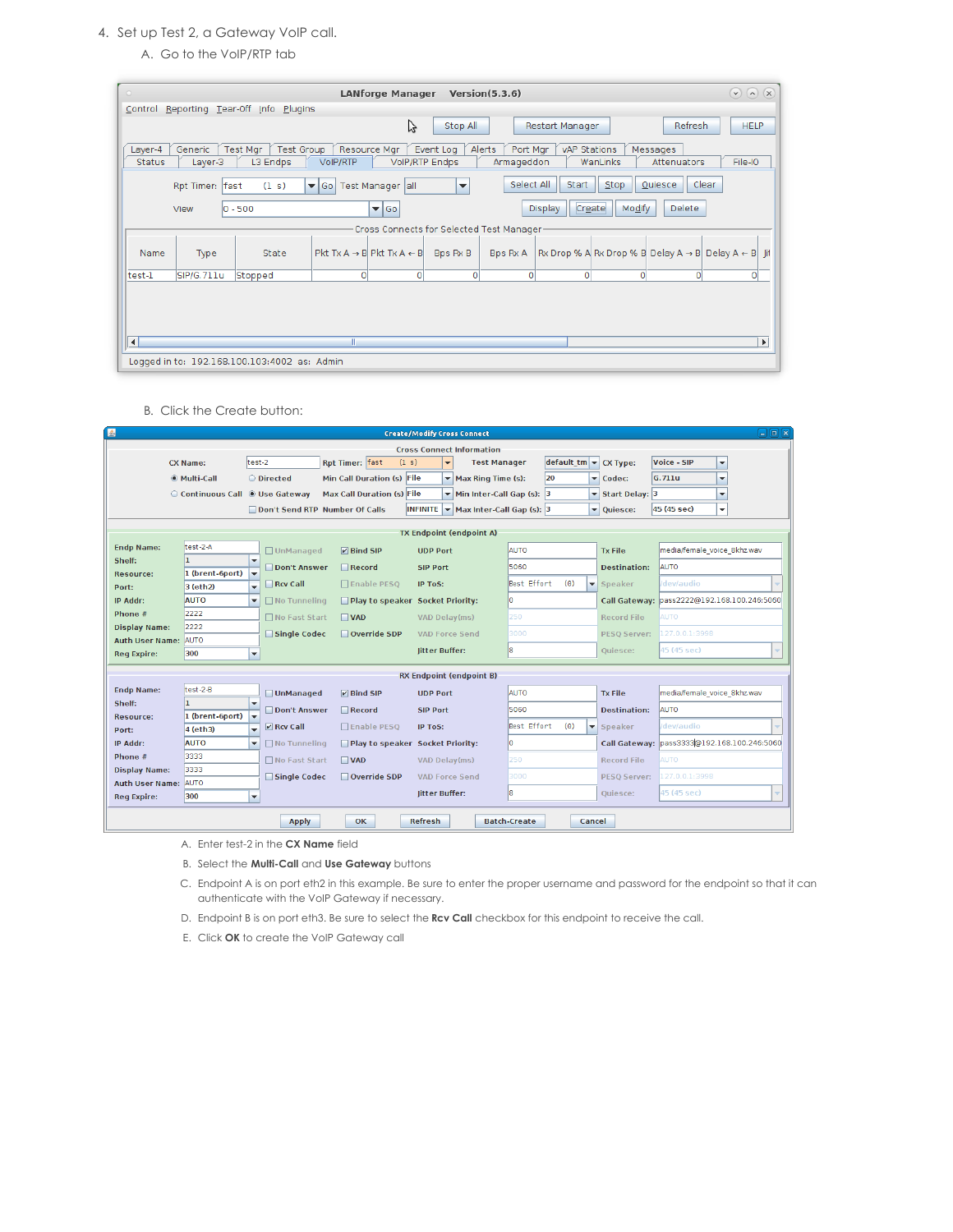# C. Verify that the test call is created

| $\circ$              |                         |                                              | <b>LANforge Manager</b>                          |                                           | Version(5.3.6)     |                          |          |                                                                        | $\odot$ $\odot$<br>$(\mathsf{x})$ |  |  |  |
|----------------------|-------------------------|----------------------------------------------|--------------------------------------------------|-------------------------------------------|--------------------|--------------------------|----------|------------------------------------------------------------------------|-----------------------------------|--|--|--|
| Control              | Reporting Tear-Off Info | Plugins                                      |                                                  |                                           |                    |                          |          |                                                                        |                                   |  |  |  |
|                      |                         |                                              |                                                  | Stop All                                  |                    | Restart Manager          |          | <b>Refresh</b>                                                         | <b>HELP</b>                       |  |  |  |
| Layer-4              | Generic                 | Test Mgr   Test Group                        | Resource Mgr                                     | Event Log                                 | Alerts<br>Port Mgr | vAP Stations             |          | Messages                                                               |                                   |  |  |  |
| <b>Status</b>        | Layer-3                 | L3 Endps                                     | VoIP/RTP                                         | <b>VolP/RTP Endps</b>                     | Armageddon         |                          | WanLinks | Attenuators                                                            | File-IO                           |  |  |  |
|                      | Rpt Timer: fast         | (1 s)                                        | ▼ Go   Test Manager   all                        | ▼                                         | Select All         | Start                    | Stop     | Quiesce                                                                | Clear                             |  |  |  |
|                      | View                    | $ 0 - 500$                                   | $\blacktriangledown$ Go                          |                                           |                    | Create<br><b>Display</b> | Modify   | Delete                                                                 |                                   |  |  |  |
|                      |                         |                                              |                                                  | Cross Connects for Selected Test Manager- |                    |                          |          |                                                                        |                                   |  |  |  |
| Name                 | Type                    | State                                        | Pkt Tx $A \rightarrow B$ Pkt Tx $A \leftarrow B$ | Bps Rx B                                  | Bps Rx A           |                          |          | Rx Drop % A Rx Drop % B Delay A $\rightarrow$ B Delay A $\leftarrow$ B | -lit                              |  |  |  |
| test-1               | SIP/G.711u              | Stopped                                      | 0                                                | $\overline{0}$<br>0                       | $\Omega$           | $\Omega$                 | $\Omega$ |                                                                        |                                   |  |  |  |
| test-2               | SIP/G.711u              | Stopped                                      | $\Omega$                                         | $\circ$<br>$\circ$                        | $\Omega$           | $\Omega$                 | $\circ$  | $\Omega$                                                               | O                                 |  |  |  |
| グ                    |                         |                                              |                                                  |                                           |                    |                          |          |                                                                        |                                   |  |  |  |
| $\blacktriangleleft$ |                         |                                              | П                                                |                                           |                    |                          |          |                                                                        | $\blacktriangleright$             |  |  |  |
|                      |                         | Logged in to: 192.168.100.103:4002 as: Admin |                                                  |                                           |                    |                          |          |                                                                        |                                   |  |  |  |

For more information see LANforge User's Guide: VoIP Call [Generator](http://www.candelatech.com/lfgui_ug.php#vcx)

5. Run test-1 and test-2 individually.

A. Select test-1 and click the **Start** button

| $\circ$                                            |                    |                                              |                         | <b>LANforge Manager</b>                          |                      | Version(5.3.6)                   |                        |                  |                         | $\odot$ (a) (x)                                                        |      |
|----------------------------------------------------|--------------------|----------------------------------------------|-------------------------|--------------------------------------------------|----------------------|----------------------------------|------------------------|------------------|-------------------------|------------------------------------------------------------------------|------|
|                                                    |                    | Control Reporting Tear-Off Info Plugins      |                         |                                                  |                      |                                  |                        |                  |                         |                                                                        |      |
|                                                    |                    |                                              |                         |                                                  | Stop All             |                                  | <b>Restart Manager</b> |                  | Refresh                 | <b>HELP</b>                                                            |      |
| Layer-4<br><b>Status</b>                           | Generic<br>Layer-3 | <b>Test Group</b><br>Test Mgr<br>L3 Endps    | VoIP/RTP                | Resource Mgr<br><b>VolP/RTP Endps</b>            | Event Log            | Alerts<br>Port Mgr<br>Armageddon | vAP Stations           | WanLinks         | Messages<br>Attenuators | File-IO                                                                |      |
|                                                    | Rpt Timer: fast    | (1 s)                                        | $\blacktriangledown$ Go | Test Manager   all                               | $\blacktriangledown$ | Select All                       | <b>Strt</b>            | Stop             | Quiesce                 | Clear                                                                  |      |
|                                                    | View               | $ 0 - 500 $                                  |                         | $\blacktriangleright$ Go                         |                      |                                  | <b>Display</b>         | Modify<br>Create | Delete                  |                                                                        |      |
|                                                    |                    |                                              |                         | Cross Connects for Selected Test Manager-        |                      |                                  |                        |                  |                         |                                                                        |      |
| Name                                               | Type               | State                                        |                         | Pkt Tx A $\rightarrow$ B Pkt Tx A $\leftarrow$ B | <b>Bps Rx B</b>      | Bps Rx A                         |                        |                  |                         | Rx Drop % A Rx Drop % B Delay A $\rightarrow$ B Delay A $\leftarrow$ B | -lit |
| test-1                                             | SIP/G.711u         | In progress                                  | 1,077                   | 1,077                                            | 55,943               | 55,941                           | 0.093                  | $\Omega$         | $\Omega$                | 0                                                                      |      |
| test-2                                             | SIP/G.711u         | Stopped                                      | ΩI                      | $\overline{0}$                                   | 0                    | $\Omega$                         | $\Omega$               | n                | $\Omega$                | $\Omega$                                                               |      |
| $\blacktriangleleft$<br>Ш<br>$\blacktriangleright$ |                    |                                              |                         |                                                  |                      |                                  |                        |                  |                         |                                                                        |      |
|                                                    |                    | Logged in to: 192.168.100.103:4002 as: Admin |                         |                                                  |                      |                                  |                        |                  |                         |                                                                        |      |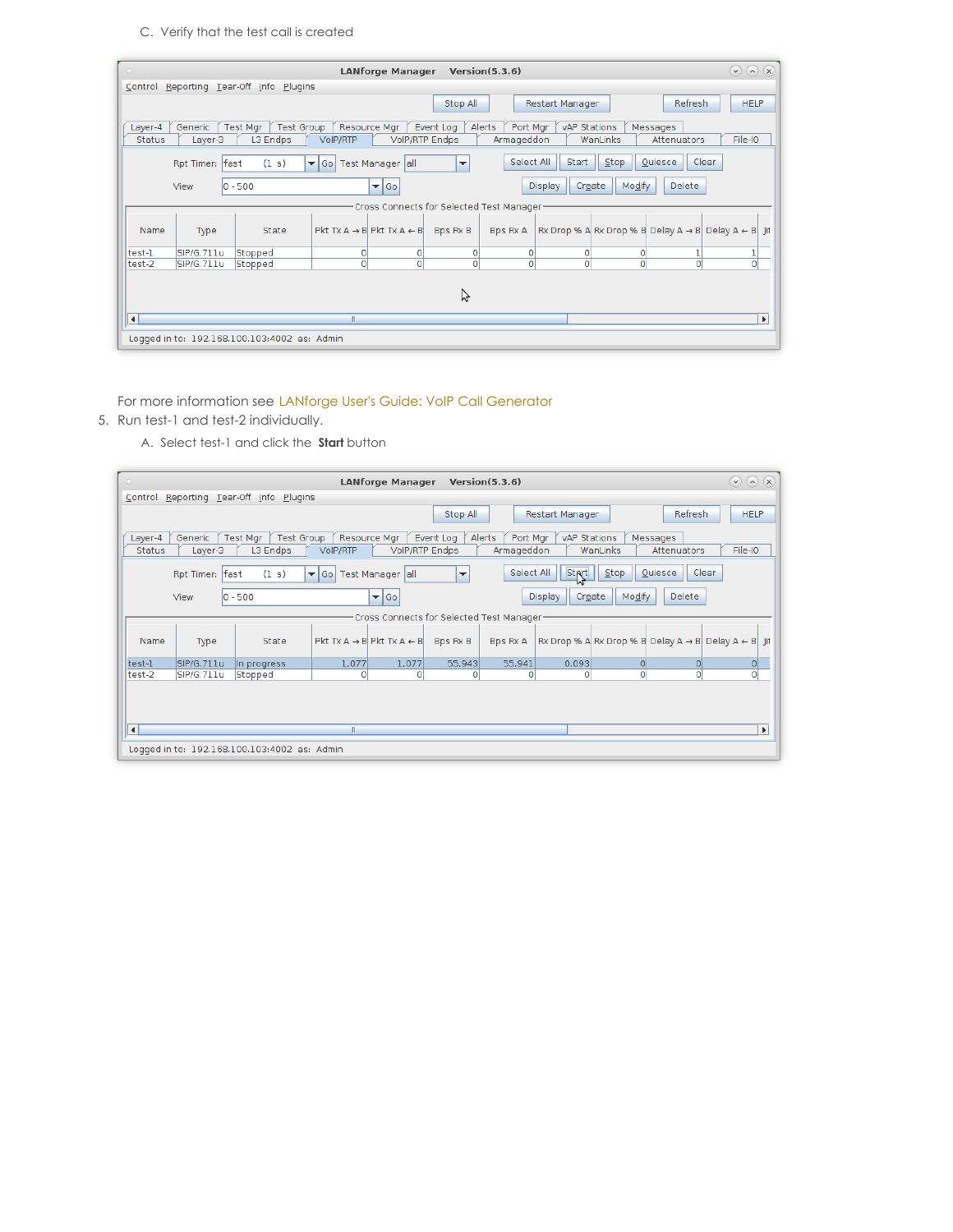B. Go to the **VoIP/RTP Endps** tab to see detailed results:

| 国                |                                        |              |                | <b>LANforge Manager</b> |                            | <b>Version(5.0.9)</b> |                           |                        |          |                                            |                 | $  \times$            |
|------------------|----------------------------------------|--------------|----------------|-------------------------|----------------------------|-----------------------|---------------------------|------------------------|----------|--------------------------------------------|-----------------|-----------------------|
|                  | Control Reporting Tear-Off Help        |              |                |                         |                            |                       |                           |                        |          |                                            |                 |                       |
|                  |                                        |              |                |                         |                            | <b>Stop All</b>       |                           | <b>Restart Manager</b> |          |                                            | Refresh         | <b>HELP</b>           |
|                  |                                        |              |                |                         |                            |                       |                           |                        |          |                                            |                 |                       |
|                  | <b>Collision-Domains</b><br>File-IO    | $Layer-4$    | Generic        | <b>Test Mgr</b>         | <b>Resource Mar</b>        |                       | <b>Serial Spans</b>       | <b>PPP-Links</b>       |          | Port Mgr                                   | <b>Messages</b> |                       |
| <b>Status</b>    | $Layer-3$                              | L3 Endps     | VoIP/RTP       |                         | VolP/RTP Endps             |                       | Audio/Visual              | AV Endps               |          | Armageddon                                 |                 | WanLinks              |
|                  |                                        |              |                |                         |                            |                       |                           |                        |          |                                            |                 |                       |
|                  |                                        |              | View $0 - 400$ |                         | $\blacktriangledown$<br>Go |                       |                           |                        |          |                                            |                 |                       |
|                  |                                        |              |                |                         |                            |                       |                           | <b>Delete</b>          |          |                                            |                 |                       |
|                  |                                        |              |                |                         |                            |                       |                           |                        |          |                                            |                 |                       |
|                  |                                        |              |                |                         | -All Endpoints-            |                       |                           |                        |          |                                            |                 |                       |
| Name             | State                                  | Reg State    | PESQ           | Tx Pkts                 | Rx Pkts   Tx Bytes         |                       | Rx Bytes                  |                        |          | Dropped   000 Pkts   Dup Pkts   jB Silence |                 | jB Under              |
| $test-1-A$       | In progress                            | Unreg        | 7:4.21         | 13,551                  |                            |                       | 13,558 2,168, 1 2, 169, 2 | 0                      | $\Omega$ | $\Omega$                                   | $\Omega$        | $\circ$               |
| $test-1-B$       | In progress                            | Unreg        | 7: 4.21        | 13,561                  |                            |                       | 13,551 2,169,7 2,168,1    | 0                      | $\circ$  | $\overline{0}$                             | $\circ$         | $\circ$               |
| $test-2-A$       | Stopped                                | Unreg        | 0:0            | $\circ$                 | $\circ$                    | 0                     | $\circ$                   | $\circ$                | 0        | 0                                          | $\circ$         | $\circ$               |
| $test - 2 - B$   | Stopped                                | Unreg        | 0:0            | $\circ$                 | $\circ$                    | $\circ$               | $\circ$                   | $\overline{0}$         | $\circ$  | 0                                          | $\circ$         | $\circ$               |
|                  |                                        |              |                |                         |                            |                       |                           |                        |          |                                            |                 |                       |
|                  |                                        |              |                |                         |                            |                       |                           |                        |          |                                            |                 |                       |
|                  |                                        |              |                |                         |                            |                       |                           |                        |          |                                            |                 |                       |
|                  |                                        |              |                |                         |                            |                       |                           |                        |          |                                            |                 |                       |
|                  |                                        |              |                |                         |                            |                       |                           |                        |          |                                            |                 |                       |
|                  |                                        |              |                |                         |                            |                       |                           |                        |          |                                            |                 |                       |
|                  |                                        |              |                |                         |                            |                       |                           |                        |          |                                            |                 |                       |
|                  |                                        |              |                |                         |                            |                       |                           |                        |          |                                            |                 |                       |
|                  |                                        |              |                |                         |                            |                       |                           |                        |          |                                            |                 |                       |
|                  |                                        |              |                |                         |                            |                       |                           |                        |          |                                            |                 |                       |
|                  |                                        |              |                |                         |                            |                       |                           |                        |          |                                            |                 |                       |
|                  |                                        |              |                |                         |                            |                       |                           |                        |          |                                            |                 |                       |
|                  |                                        |              |                |                         |                            |                       |                           |                        |          |                                            |                 |                       |
|                  |                                        |              |                |                         |                            |                       |                           |                        |          |                                            |                 |                       |
| $\left  \right $ |                                        | $\mathbb{I}$ |                |                         |                            |                       |                           |                        |          |                                            |                 | $\blacktriangleright$ |
|                  |                                        |              |                |                         |                            |                       |                           |                        |          |                                            |                 |                       |
|                  | Logged in to: localhost:4002 as: Admin |              |                |                         |                            |                       |                           |                        |          |                                            |                 |                       |

A. The PESQ score will be reported after the first successful call is completed and updated after each subsequent call

B. **NOTE**: Endpoints are unregistered while the call is in progress because they are not calling through the VoIP gateway

C. Stop test-1, select test-2 and click **Start**

| 国                       | $\Box$ e $\bm{x}$<br>LANforge Manager Version(5.3.3)                                                           |                                           |                     |                                                  |                         |                  |                                   |                    |                                                                           |                          |                       |  |  |  |
|-------------------------|----------------------------------------------------------------------------------------------------------------|-------------------------------------------|---------------------|--------------------------------------------------|-------------------------|------------------|-----------------------------------|--------------------|---------------------------------------------------------------------------|--------------------------|-----------------------|--|--|--|
|                         | Control Reporting Tear-Off Info Plugins<br>Refresh<br><b>Stop All</b><br><b>Restart Manager</b><br><b>HELP</b> |                                           |                     |                                                  |                         |                  |                                   |                    |                                                                           |                          |                       |  |  |  |
|                         |                                                                                                                |                                           |                     |                                                  |                         |                  |                                   |                    |                                                                           |                          |                       |  |  |  |
| File-IO                 | Layer-4                                                                                                        | Generic<br><b>Test Mgr</b>                | <b>Test Group</b>   |                                                  | <b>Resource Mgr</b>     | <b>Event Log</b> | <b>Alerts</b>                     | Port Mgr           | <b>Messages</b>                                                           |                          |                       |  |  |  |
| <b>Status</b>           | Layer-3                                                                                                        | <b>L3 Endps</b>                           | <b>VoIP/RTP</b>     | <b>VolP/RTP Endps</b>                            |                         | Armageddon       | WanLinks                          | <b>Attenuators</b> |                                                                           | <b>Collision-Domains</b> |                       |  |  |  |
|                         | Rpt Timer: default (5 s)                                                                                       | ▾                                         | Go Test Manager all |                                                  | $\overline{\mathbf{v}}$ |                  | <b>Start</b><br><b>Select All</b> | <b>Stop</b>        | Quiesce                                                                   | Clear                    |                       |  |  |  |
| <b>View</b>             | $ 0 - 200 $                                                                                                    |                                           |                     | $\blacktriangledown$ Go                          |                         |                  | <b>Display</b>                    | Create             | <b>Modify</b>                                                             | <b>Delete</b>            |                       |  |  |  |
|                         |                                                                                                                |                                           |                     | Cross Connects for Selected Test Manager-        |                         |                  |                                   |                    |                                                                           |                          |                       |  |  |  |
| Name                    | Type                                                                                                           | State                                     |                     | Pkt Tx $A \rightarrow B$ Pkt Tx $A \leftarrow B$ | Bps Rx B                | <b>Bps Rx A</b>  |                                   |                    | Rx Drop % A Rx Drop % B Delay A $\rightarrow$ B Delay A $\leftarrow$ B If |                          |                       |  |  |  |
| test-1                  | SIP/G.711u                                                                                                     | Stopped                                   | 15,752              | 15,762                                           | 57,886                  | 57,923           | 0.07                              | $\circ$            | $\circ$                                                                   | $\circ$                  |                       |  |  |  |
| test-2                  | SIP/G.711u                                                                                                     | In progress                               | 1,185               | 1,185                                            | 56,531                  | 56,531           | 0.084                             | 0                  | 0                                                                         | 0                        |                       |  |  |  |
|                         |                                                                                                                |                                           |                     |                                                  |                         |                  |                                   |                    |                                                                           |                          |                       |  |  |  |
| $\overline{\mathbf{A}}$ |                                                                                                                | Logged in to: brent-6port: 4002 as: Admin | m                   |                                                  |                         |                  |                                   |                    |                                                                           |                          | $\blacktriangleright$ |  |  |  |